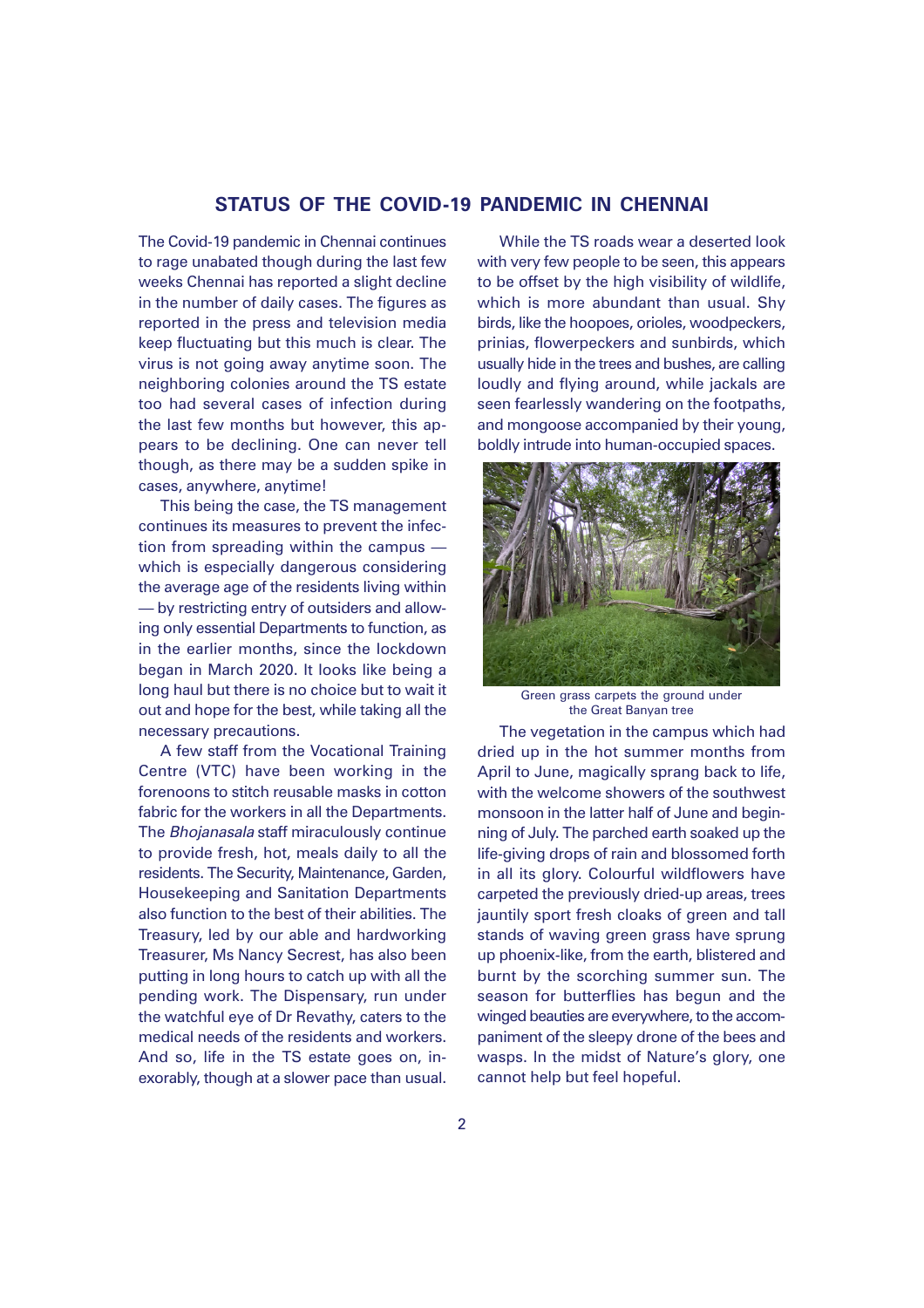#### **PANDEMIC SCARE AND THE CLOSURE OF SCHOOLS**

Following the pandemic scare, all the schools in the country, including Chennai city, have been closed from mid-March 2020. The swift spread of the infection across communities has resulted in the prolonged closure of all educational institutions and unless the situation improves, keeping in mind the safety of the children, there is little or no prospect of their reopening. The two schools functioning on the TS estate, namely, the Adyar Theosophical Academy (ATA) and the Olcott Memorial Higher Secondary School (OMHSS) have followed the governmentmandated guidelines to shut down and continue to remain closed. However, mindful of the adage that an idle mind is the devil's workshop, they have been involved in developing many innovative programmes and delivering them online to keep the children usefully engaged during this period, as is detailed below.

# **News from the Adyar Theosophical Academy (ATA)**

The ATA caters for the very young (pre, lower and upper kindergarten) to young (Grades 1,2,3) children, who are filled with restless energy and while being high-spirited and inquisitive, are also easily bored. To keep these tiny tots creatively occupied by involving them in a number of 'fun-learning' activities was initially challenging for the teachers. However, they rose gamely to the task and came up with online programmes, successfully making the sessions truly interactive and engrossing for the little ones.

Each class carved out its own customised course schedule to cover various subjects and the children logged in from the comfort of their homes to participate in these online programmes. The children created a gratitude jar where children thought up activities to thank Nature, the farmers for the food on their plates, their parents, grandparents, siblings, and so on. Time was also allotted for teaching the alphabets, numbers and imparting curriculum-based knowledge. Children also had activity-based learning projects like how to make a salad, to cook without fire, and to grow plants from seeds, stems and bulbs, and other interesting hands-on activities.

There was a dance class as well to conclude every session when a song was played — and all of this online, with every child participating from his/her respective home — with joy and vigour.

#### **The ATA's first birthday**

The ATA's first birthday was celebrated in the midst of the lockdown. Alarmed by the steep increase in the Covid-19 cases reported daily, the government had announced and enforced a strict lockdown in the city and affected districts. But unfazed by all that was happening in the world outside, the staff and students of the ATA celebrated the school's first birthday by going online, with great gusto and enthusiasm. There were a slew of activities showcasing ATA's achievements over the last year, through pictures and videos. Children made birthday cards for the ATA and the celebrations ended with a lot of singing, dancing, story telling and the presentation of gifts.



A birthday card for ATA made by the children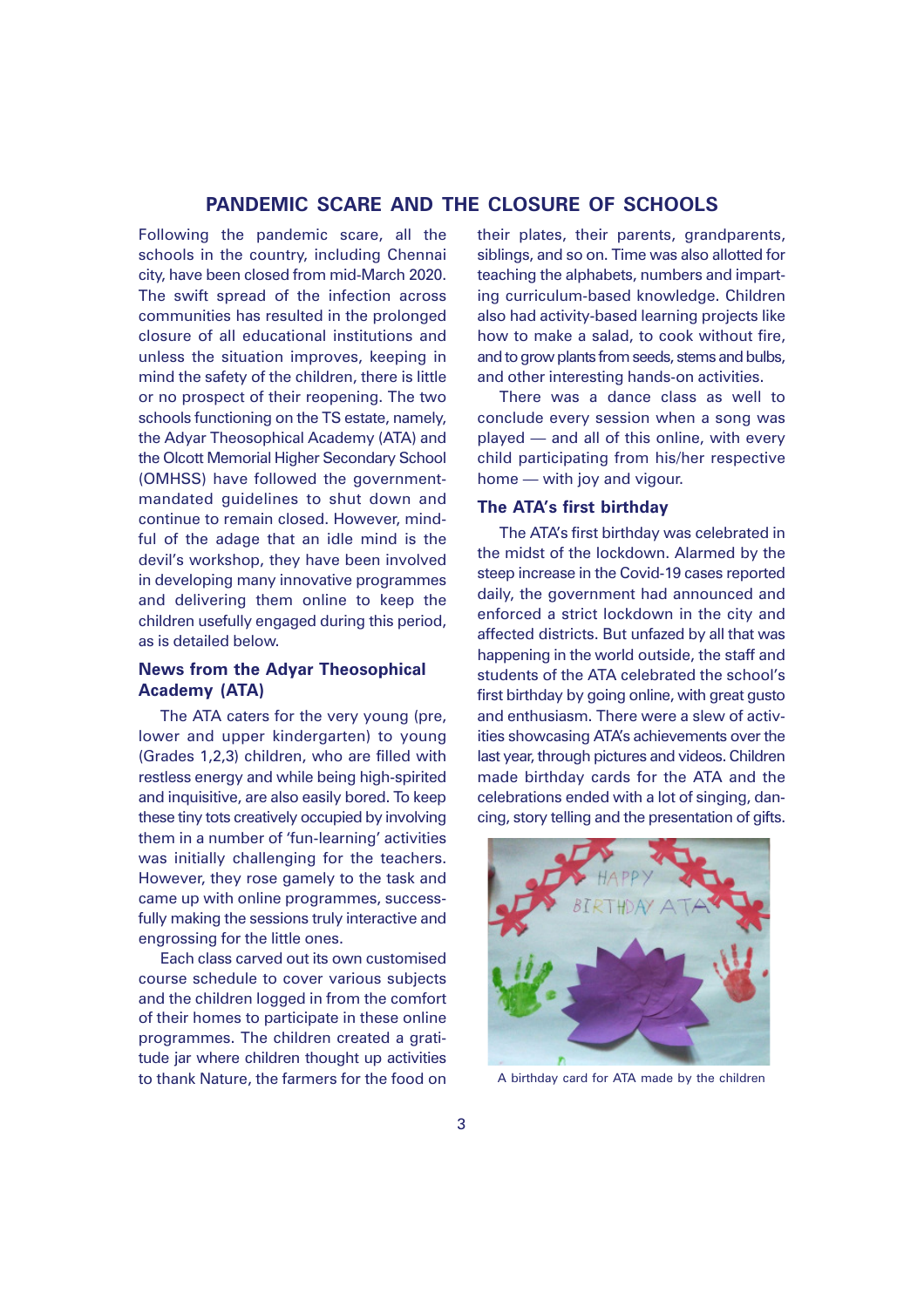# **News from the Olcott Memorial Higher Secondary School (OMHSS)**

Like the ATA, the OMHSS was also closed as per the government orders. Due to the extended closure of the school, the classrooms and the school grounds required extensive cleaning and this was done in the month of June. Recognizing its importance in terms of its location and availability of space, in July 2020, OMHSS was selected as one of the potential government-run institutional quarantine centres in Chennai. It has not been made operational till date because the Corporation has been able to manage with their existing health care facilities elsewhere in the city.

To teach the students effectively, it is important for the teachers to be well-trained and equipped with the necessary knowledge base. During these trying times, with the prolonged closure of schools, it has now become necessary to adopt online teaching methods to ensure that the students are kept usefully engaged and schooling is not adversely impacted. This required that the teachers upgrade their computer and technical skills to enable them to handle online classes effectively. With this in mind, some teachers of the OMHSS enrolled themselves in several online training programmes to prepare themselves for changes in the teachinglearning process. They have also been attending Spoken English classes conducted by a teacher based in the USA.

The poor socio-economic background of the OMHSS students poses a challenge to online teaching as most of the students do not possess a computer at home and many also do not have a smartphone. Lack of educational support from their parents means that additional responsibility has to be shouldered by the teachers to encourage and motivate the students to study. Currently, online classes are underway. For the senior

classes (Class IX to Class XII) there are three online classes of 45 minutes duration each, every day, while middle school (Classes VI to Class VIII) has two online classes per day. For the primary Classes I–V, the teachers send two videos per day related to the lesson through WhatsApp to the parents of the students requesting them to pass it on to the children. But sadly, this will reach only those who have smartphones. To help overcome this difficulty, an NGO has come forward with a timely proposal to provide e-tablets to the teachers and students of the senior classes to facilitate online learning. We hope that this will be implemented very soon.

For the slow learners in every class, bridge classes are being conducted to help them to catch up with their peers. In addition, rice and pulses are being provided to students under the Government-mandated nutrition scheme. Free books were distributed to the students of Class VI to Class XII. Many new projects are on the anvil like revamping the school website.

It is indeed praiseworthy that during the year 2019-2020, the academic performance of the students in the XII Class Board Examination has been excellent with a 98% pass. Considering the many challenges faced by the students and teachers, this achievement is really commendable.



Free distribution of foodgrains to students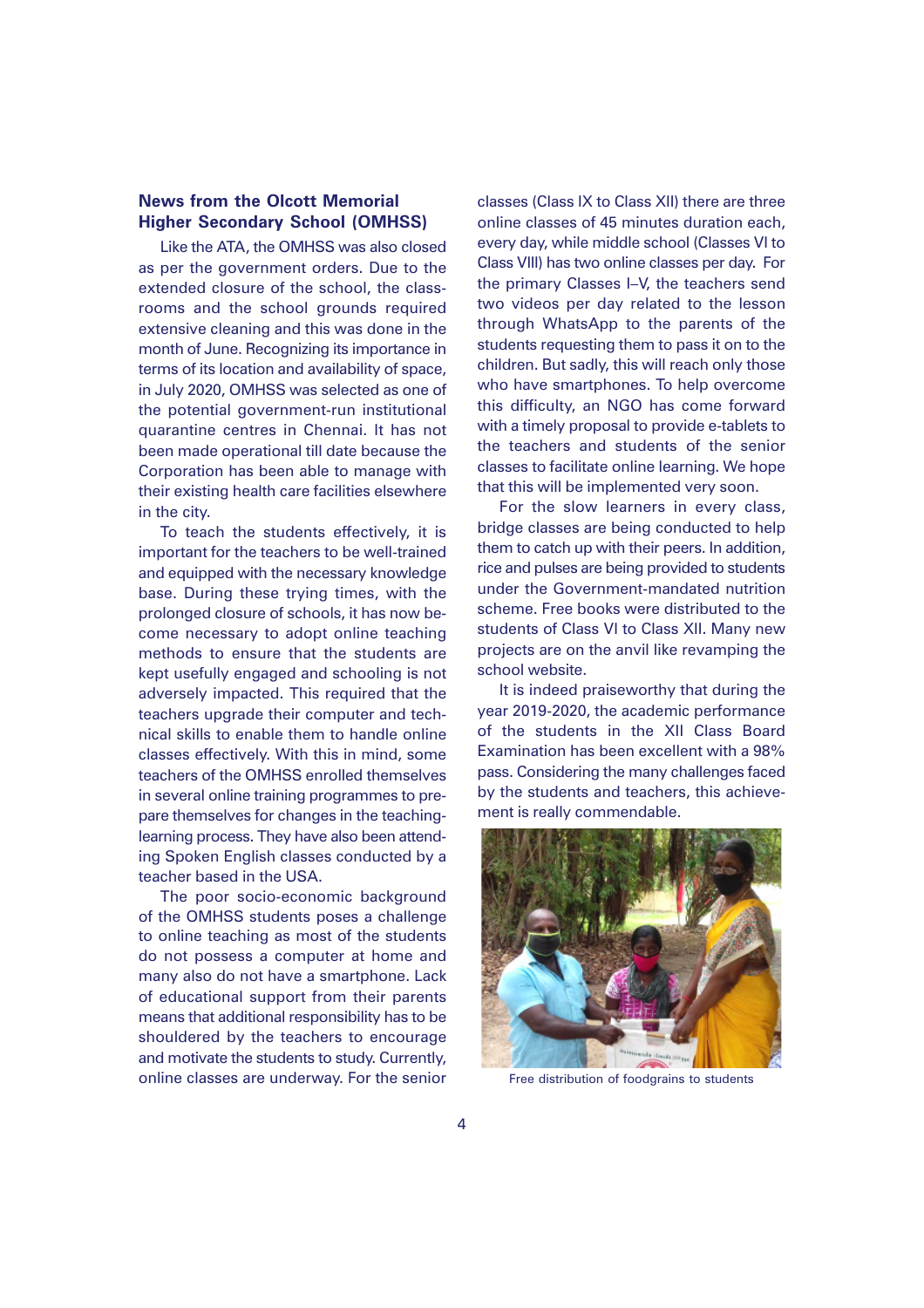# **THE BESANT MEMORIAL ANIMAL DISPENSARY (BMAD)**

The General Manager of the Theosophical Society, Mr Jaikumar Kannan, inaugurated the newly renovated in-patient unit at BMAD on 8 August 2020. This was on the cards for a long time but the lockdown delayed the implementation of the project. Fitted with antiskid tiles, there are 22 in-patient kennels, with sizes varying from 15–20 sq.ft., each with its own individual drainage system for easy cleaning.



Mr Jaikumar Kannan, General Manager, inaugurates the new in-patient unit The rescued ponies

#### **Rescue of the beach ponies**

One of the really tragic consequences of the Covid-19 pandemic has been the collapse of vast swathes of the economy resulting in the vaporization of millions of jobs. Among those impacted are the pony owners who eked out a meagre living by hiring out their animals for beach rides and events. With the closure of the beaches and ban on celebrations of all kinds, their income has dried up and many ponies have been abandoned on the roads. BMAD has rescued seven ponies from the nearby Besant Nagar beach.



# **INDEPENDENCE DAY CELEBRATIONS**

15 August, India's Independence Day, was celebrated at the Adyar Theosophical Academy (ATA) and the Olcott Memorial Higher Secondary School (OMHSS) with great enthusiasm notwithstanding the pandemic prevailing in the city. The chief guest at the OMHSS function was Dr Abinaya, Medical Officer, Greater Chennai Corporation, who hoisted the flag and delivered a short talk on how to stay safe during the pandemic. The programme concluded with a vote of thanks by Mrs Lalitha, Headmistress of OMHSS, and the distribution of sweets to all present.

At the ATA on the other hand, the celebrations went online, with each class gathering together to celebrate this day. The chief guest for the function was Ms Marja Artamaa, and other guests from the TS also attended.

Children told stories about the struggle for independence, and spoke about persons who were part of the freedom struggle like Mahatma Gandhi, Nehru, Tagore and others.



Flag hoisting at the OMHSS by the chief quest. Dr Abinaya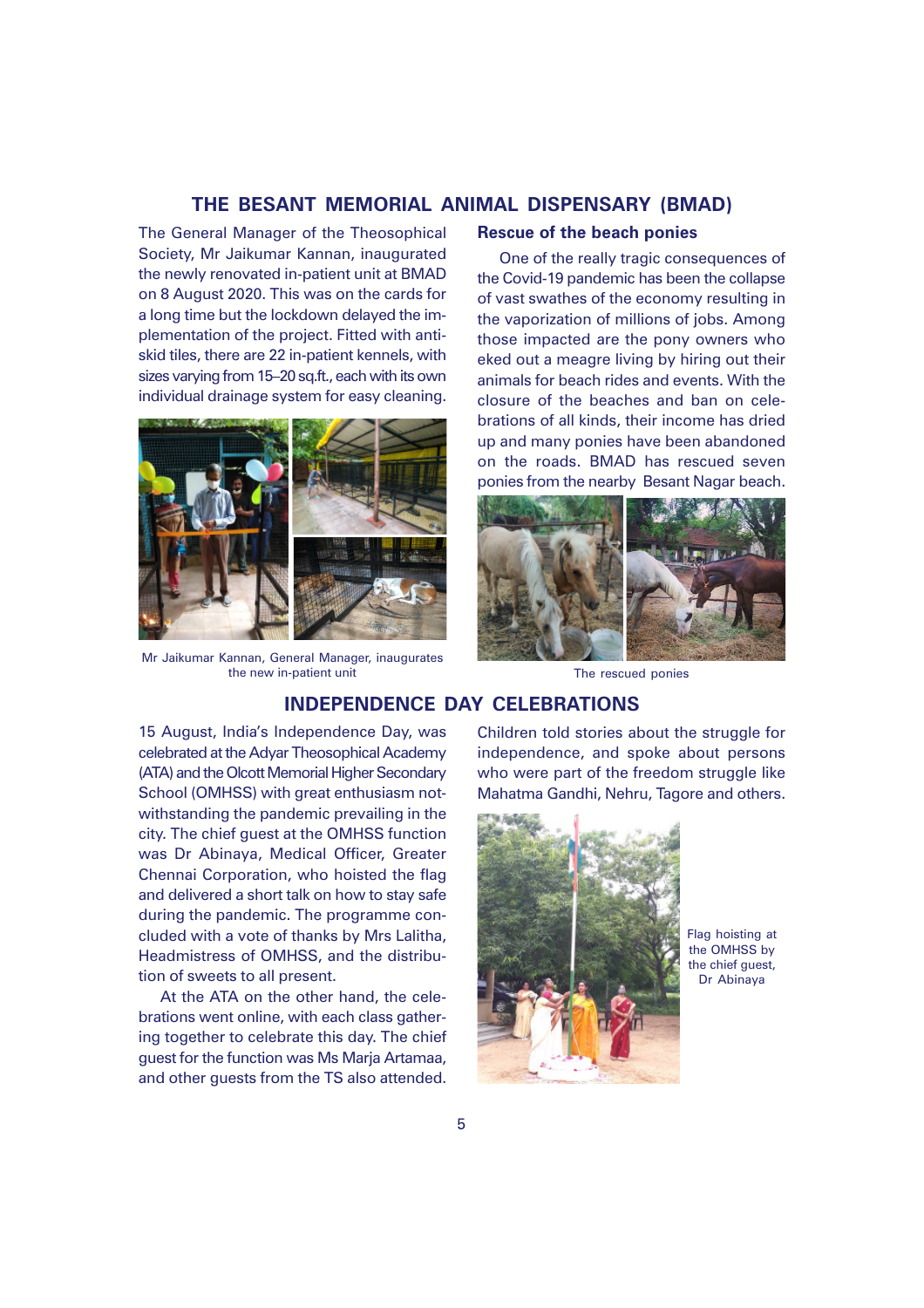### **LEAVES FROM THE ARCHIVES**

#### **The Story of the White Elephants**

Ever wondered who was responsible for the design of the iconic eight, white elephant heads in bas-relief on our historic Headquarters building? And who actually executed the same? And the choice of the colours? — terracotta, white and cream — which beautifully meld together to create such an unforgettable vision!

Answers to these and other questions can be found in the precious records available at the Adyar Archives and we take great pleasure in sharing this information with all of you:



It is well known that when the property at Adyar, then called Huddlestone's gardens, was bought in 1882 by the Founders of the Theosophical Society, it consisted of a large bungalow, and two smaller riverside bungalows. The title deeds show that even at that time, the building was at least eighty years old which means that come 2020, it has been standing strong for over 218 years! In addition, there were 28 acres of woodland and gardens. After many alterations and additions, the large main bungalow has become the present Headquarters building. When first acquired, it had one large reception hall in the centre, with smaller rooms on both sides, and a large drawing room facing the river front. There was another room upstairs which Madame Blavatsky occupied. The 'elephant heads' portion of the building was not a part of the original structure but was added on by Colonel Olcott at a later date.

#### **Colonel Olcott's dream**

# *The child of my brain, the hope of my heart!*

These stirring words of Colonel Olcott, sum up his dream to have a fine library, immense and useful, worthy of our worldwide organization, and stock it with books, both oriental and occidental, along with palm-leaf and other manuscripts, so that in the days to come, there could be no rival to it anywhere on earth. After much discussion, at the Annual Convention of the Theosophical Society in 1885, Colonel Olcott finally gave the clarion call to set up an Oriental Library. To house this library, a new wing was added by him in 1886 on the eastern side of the Headquarters Hall. The entry to this wing was through the great doors of carved teakwood depicting the age-old story of evolution taught by the ancient Hindus — 'From Fish to God'. These doors were a gift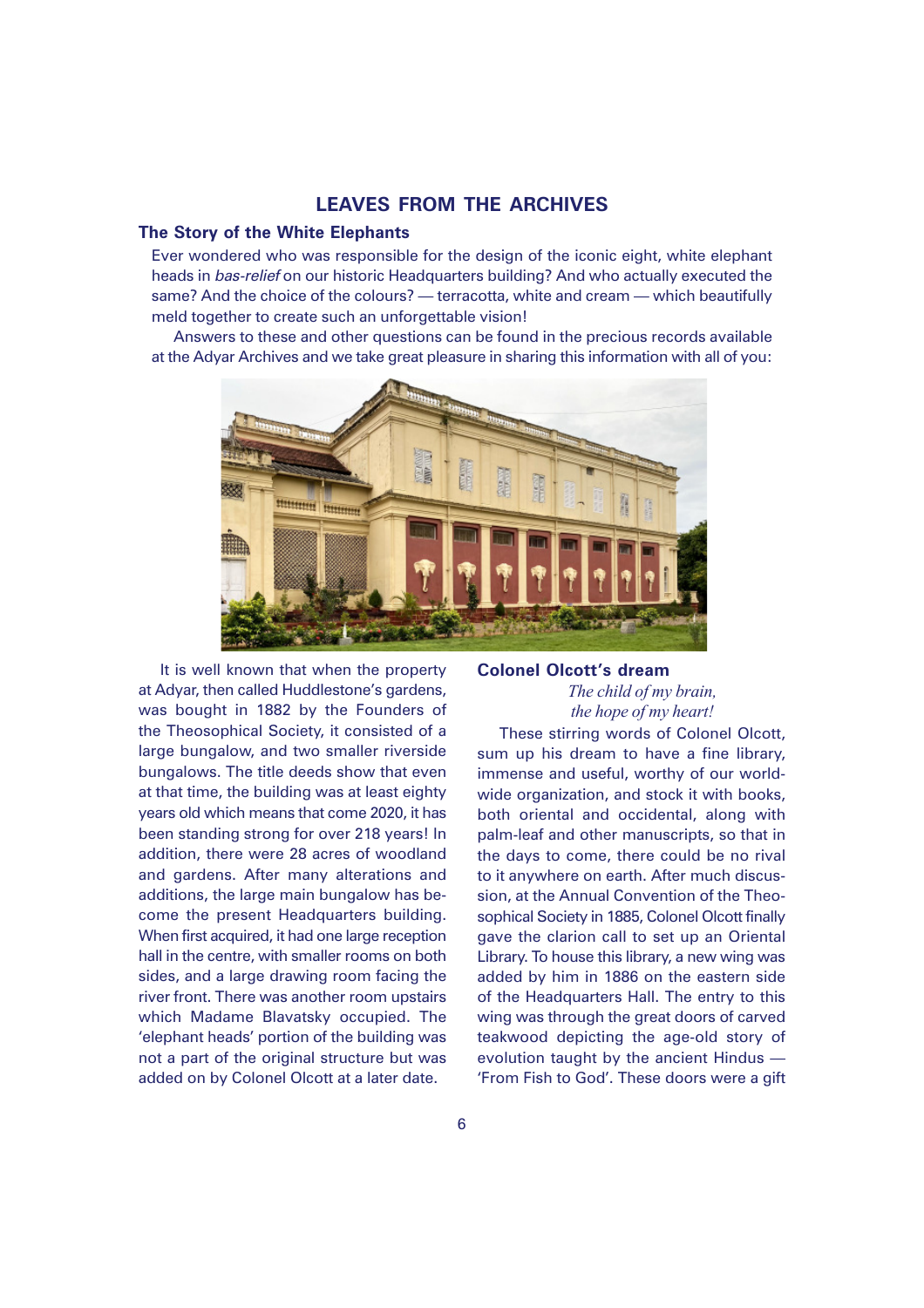from Prince Harisinghji of Bhavnagar. The library functioned in these premises till 1969, when it was shifted to a new, stand-alone building in the southern part of the campus. The wing, originally occupied by the erstwhile library, now houses the TS Museum.



The Headquarters building in 1887 after the first rebuilding of frontage with the Library wing but before the installation of the elephant heads



The huge carved teakwood doors leading to the erstwhile Library presented by Prince Harisinghji of Bhavnagar

Turning our attention back to the Headquarters building during the late nineteenth century, the façade of the newly constructed library annexe in the eastern wing was initially a plain grey with no embellishments of any sort as can be seen in the photograph above. However, the clue to the origin of the elephant heads is to be found in N. S. Rama Rao's book on Adyar wherein he says: 'The students of the art school at Madras requested the Colonel that they would like to give some decorative finish to the plain Library wall. The Colonel, kindly man as he was, readily consented to their demand and they designed these elephant heads which give an additional charm to the otherwise plain façade.'



The Headquarters building after the installation of the eight *bas-relief* elephant heads

Colonel Olcott then went on to personally execute the design created by the students by making the huge elephant heads in basrelief. There is also another interesting story connected with the colours chosen to paint this wall, recounted by Bishop Leadbeater in his book on Adyar:

I am told he [Colonel Olcott] personally superintended the construction and mounting of these casts, and that they were done in sections, and joined only as they were placed in position. As may be seen, there are eight of these massive adornments . . . When I first saw it (HQ Building) in 1884 it was an indeterminate greyish colour, but a few years later Colonel Olcott, somewhere in his travels, saw a particular shade of terracotta which went admirably well with the deep dark green of the tropical foliage. He immediately had a tile painted of that colour, and when he returned